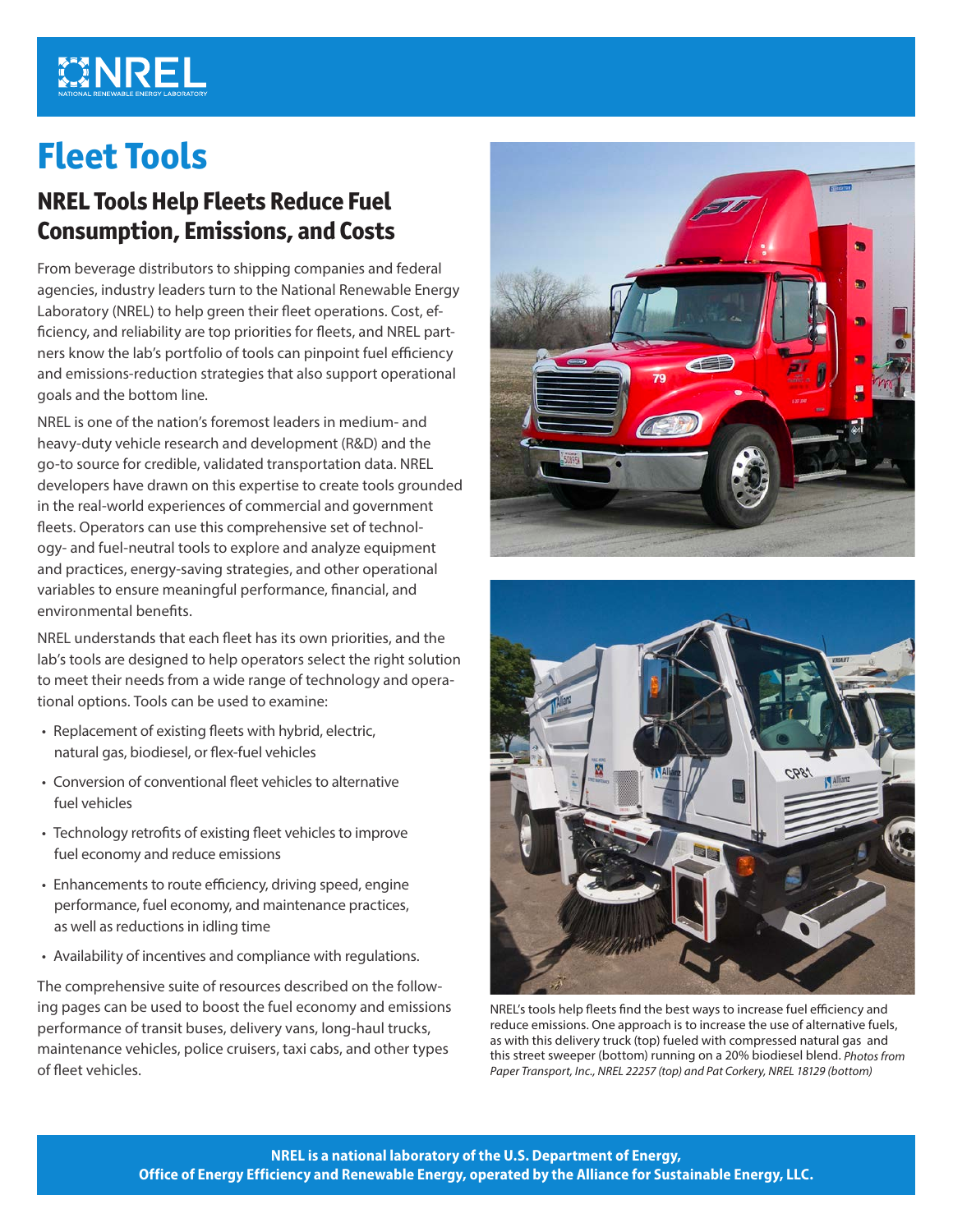# **Fleet Tools and Data Resources**

NREL offers a broad selection of sophisticated tools, putting vital information and analysis capabilities at fleet managers' fingertips.

|                                |                           | <b>NREL Tool</b> |             |                |                  |              |              |             |                  |               |               |         |
|--------------------------------|---------------------------|------------------|-------------|----------------|------------------|--------------|--------------|-------------|------------------|---------------|---------------|---------|
|                                |                           | <b>AFDC</b>      | <b>PREP</b> | <b>FASTSim</b> | <b>FleetDASH</b> | <b>BLAST</b> | <b>ADOPT</b> | <b>TSDC</b> | <b>Fleet DNA</b> | <b>NFCTEC</b> | <b>DRIVE</b>  | CoolSim |
| prove<br>$\mathbf{E}$<br>Helps | Fuel<br><b>Efficiency</b> | $\mathbf{A}$     |             | V              |                  |              | V            |             |                  | V             | V             |         |
|                                | Cost                      | $\sim$           | N           | $\sqrt{ }$     | V                | N            | $\sqrt{ }$   | $\sqrt{ }$  | N                | V             | $\mathcal{V}$ |         |
|                                | Regulatory<br>Compliance  | $\Delta$         |             |                | $\mathcal{U}$    |              |              |             |                  |               |               |         |

The **Alternative Fuels Data Center** (AFDC) (*[afdc.energy.gov/tools](http://afdc.energy.gov/tools)*) acts as a one-stop clearinghouse of information related to advanced transportation technologies, supplying decision-makers with a collection of data, tools, and analytics for increasing fuel economy and reducing emissions. Users can find resources to help improve the efficiency of existing fleets, replace older vehicles with new technology, enhance operational practices, and retrofit equipment.

In addition, the following tools address specific needs of fleet managers. While most resources are available to all users 24/7 via the Internet, some tools provide greater data access and functionality to registered users, and other off-line tools require the assistance of NREL staff.

## **Assessing Energy-Efficiency Enhancements**

**Petroleum Reduction Planning Tool (PREP).** Compares and evaluates the impacts of a wide range of options for fleets to reduce their petroleum consumption and greenhouse gas emissions. (*[afdc.energy.gov/prep](http://afdc.energy.gov/prep)*)

**Future Automotive Systems Technology Simulator (FASTSim).**  Uses real-world duty-cycle data to evaluate the impact of technology changes on fuel economy, performance, cost, and battery life. (*[nrel.gov/transportation/fastsim.html](http://www.nrel.gov/transportation/fastsim.html)*)

**Fleet Sustainability Dashboard (FleetDASH).** Tracks participating federal agencies' fuel consumption, greenhouse gas emissions, and vehicle inventories. (*[federalfleets.energy.gov/FleetDASH](http://federalfleets.energy.gov/FleetDASH)*)

## **Exploring Alternative Fuel Options**

**Vehicle Search.** Allows companies to find and compare alternative-fuel vehicles, engines, and hybrid propulsion systems. (*[afdc.energy.gov/vehicles/search](http://www.afdc.energy.gov/vehicles/search)*)

#### **Battery Lifetime Analysis and Simulation Tool (BLAST).**

Calculates total ownership expenses for specific hybrid, plug-in, and battery electric vehicle-driver combinations based on lifetime battery costs. ([nrel.gov/transportation/blast.html](https://www.nrel.gov/transportation/blast.html))

**[Automoti](https://www.nrel.gov/transportation/blast.html)ve Deployment Options Projection Tool (ADOPT).** Projects consumer demand for different vehicle types. Analyzes potential fuel savings and financial impacts of new technology when introduced into the national vehicle fleet. (nrel.gov/ transportation/adopt.html)



This all-electric vehicle operates at peak effectiveness in urban applications that demand heavy "stop-and-go" driving. *Photo from Smith Electric Vehicles, NREL 22851*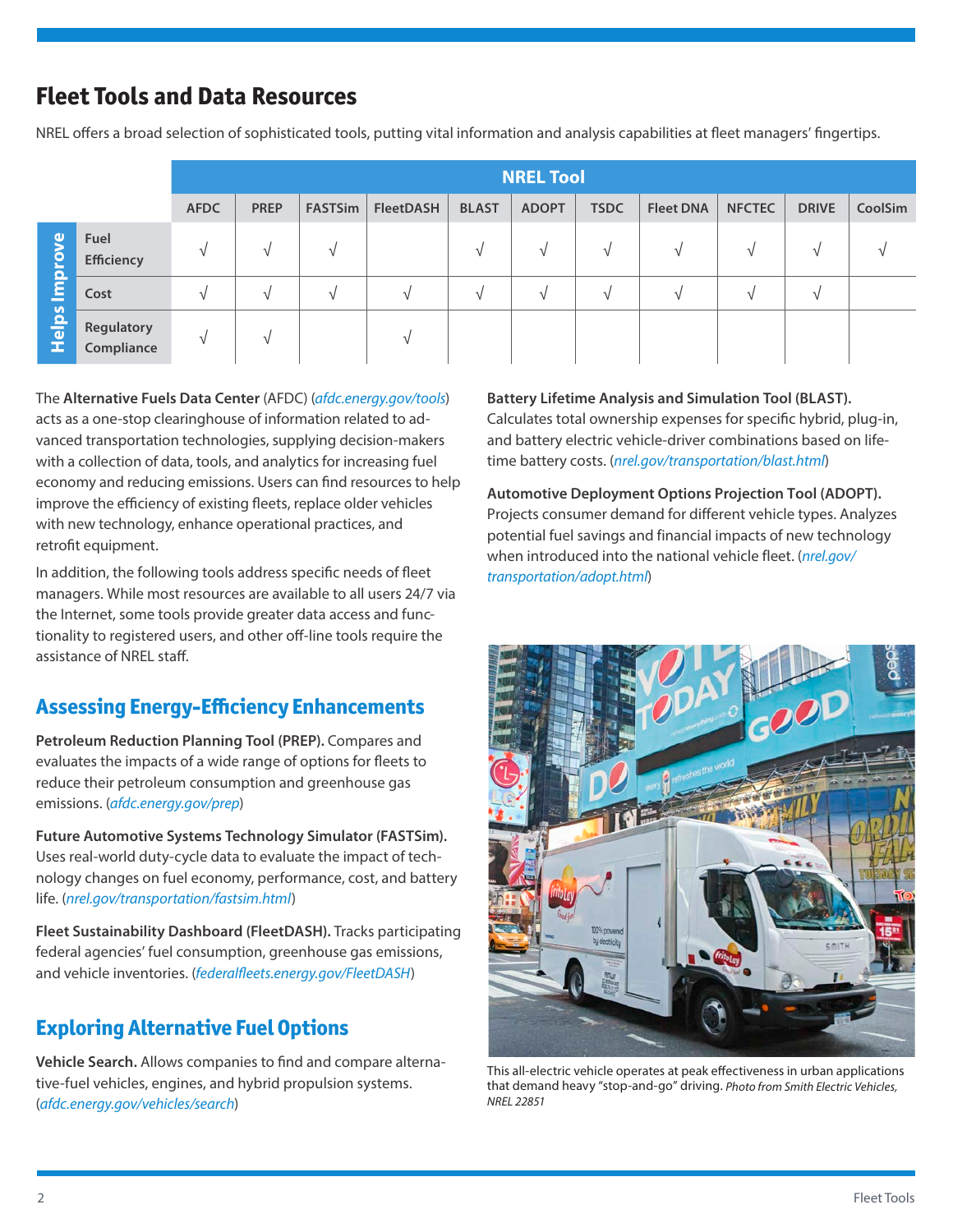### **Analyzing Operational Practices**

**TransAtlas.** Helps fleets view existing infrastructure, make efficient use of resources, and plan for the future through a dynamic, interactive mapping tool that uses fuel station data, fuel production locations, transportation routes, traffic densities, and other geographically specific data. (*[maps.nrel.gov/transatlas](http://maps.nrel.gov/transatlas)*)

**Alternative Fueling Station Locator.** Allows users to find alternative fuel stations by providing online and mobile access to addresses, maps, and driving directions for more than 12,000 alternative fuel stations and electric charging sites, including the Truck Stop Electrification Locator. (*[afdc.energy.gov/](http://afdc.energy.gov/locator/stations) [locator/stations](http://afdc.energy.gov/locator/stations)*)

T**ransportation Secure Data Center (TSDC).** Provides free access to detailed transportation data from a variety of travel surveys and studies, including second-by-second GPS readings for millions of miles of travel, along with vehicle characteristics and demographics. (*[nrel.gov/tsdc](http://www.nrel.gov/tsdc)*)

**Fleet DNA.** Serves as a clearinghouse of medium- and heavy-duty commercial fleet vehicle operating data for optimizing vehicle designs and choosing advanced technologies

**National Fuel Cell Technology Evaluation Center (NFCTEC).** Provides independent third-party analysis of hydrogen fuel cell technologies in real-world operation based on the secure management, storage, and processing of proprietary data from industry. ([nrel.gov/hydrogen/nfctec.html](https://www.nrel.gov/hydrogen/nfctec.html))

## **Retrofitting and Designing Equipment**

**Drive-Cycle Rapid Investigation, Visualization, and Evaluation (DRIVE).** Produces testable drive cycles from real-world vehicle data, cutting testing and analysis time. (*[nrel.gov/transportation/](http://www.nrel.gov/transportation/drive.html) [drive.html](http://www.nrel.gov/transportation/drive.html)*)

**CoolSim.** Models heating, ventilating, and air conditioning systems for vehicles, including all the major components—compressors, condensers, expansion devices, and evaporators. ([nrel.gov/transportation/vtm](https://www.nrel.gov/transportation/vtm-models-tools.html)[models-tools.html](https://www.nrel.gov/transportation/vtm-models-tools.html) )

In addition to these tools, the National Clean Fleets Partnership, supported by the U.S. Department of Energy's (DOE's) Clean Cities program, provides large private fleets with resources, expertise, and sup-port to incorporate alternative fuels and fuel-saving measures into their operations. (*[eere.energy.gov/](http://www.eere.energy.gov/cleancities/national_partnership.html) [cleancities/national\\_partnership.html](http://www.eere.energy.gov/cleancities/national_partnership.html)*)

### for fleets. (*[nrel.gov/fleetdna](http://www.nrel.gov/fleetdna)*) **Fleet Tools Point to Savings for Indianapolis**

NREL recently demonstrated the power of its fleet tools by helping the City of Indianapolis examine the fuel consumption of its refuse haulers and snowplows. NREL instrumented 14 refuse haulers and collected data over three weeks of operation. NREL then fed the data into its Fleet DNA database and used the DRIVE and FastSim analysis tools to identify energy-saving opportunities. According to Mayor Greg Ballard, the data collected and the early analysis provided by NREL launched the city's ongoing, in-depth analysis, which will result in a fleet replacement plan geared toward achieving the mayor's commitment to a petroleum-free fleet by 2025.

The Alternative Fueling Station Locator pinpoints station locations across the United States. *Illustration by Nick* 

*Muerdter, NREL*

An NREL engineer installs a data logger in a truck to monitor its performance. *Photo by Dennis Schroeder, NREL 22750*